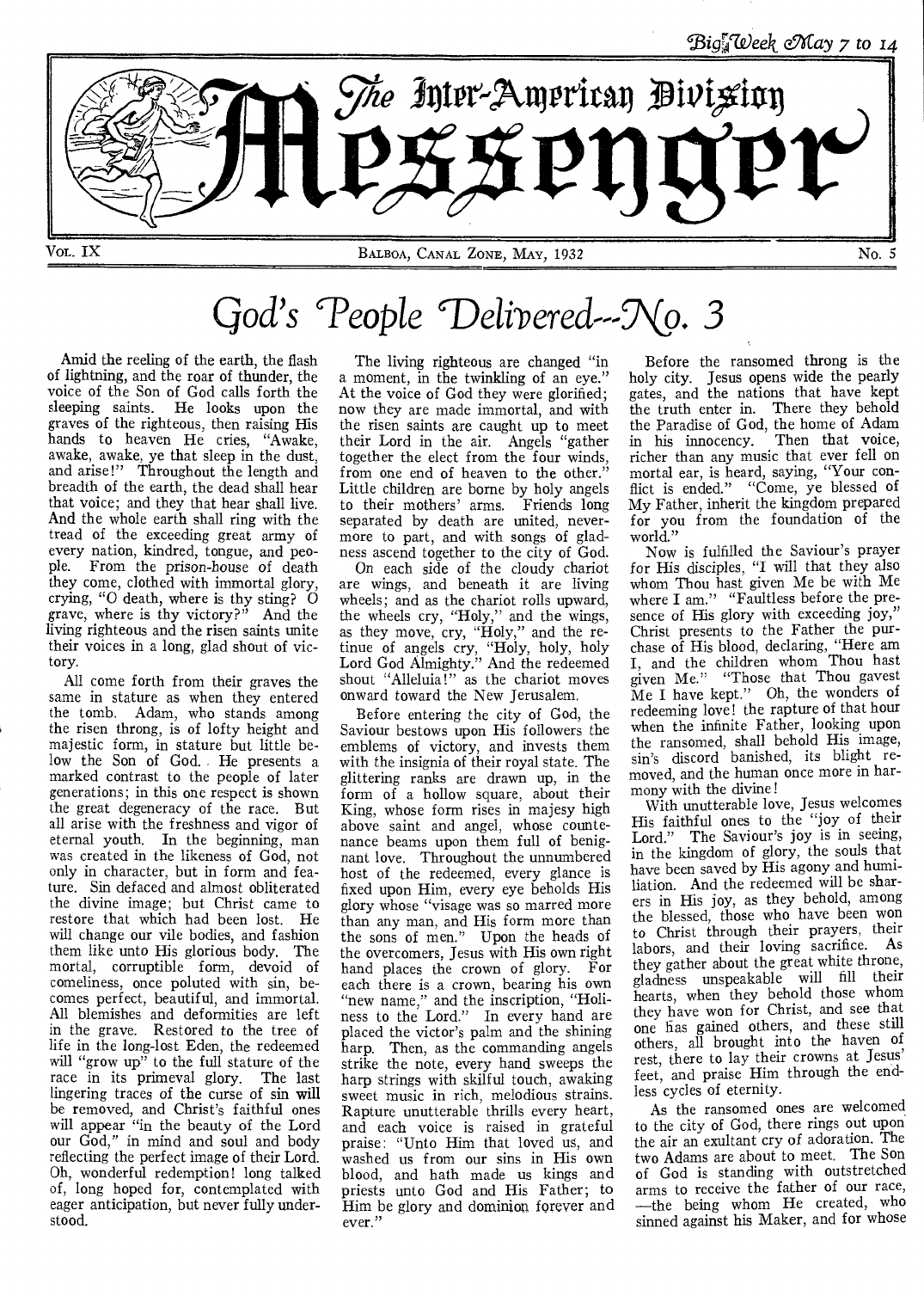borne upon the Saviour's form. As Adam discerns the prints of the cruel nails, he does not fall upon the bosom of his Lord, but in humiliation casts himself at His feet, crying, "Worthy, worthy is the Lamb that was slain!" Tenderly the Saviour lifts him up, and bids him look once more upon the Eden home from which he has so long been exiled.

After his expulsion from Eden, Adam's life on earth was filled with sorrow. Every dying leaf, every victim of sacrifice, every blight upon the fair face of nature, every stain upon man's purity, was a fresh reminder of his sin. Terrible was the agony as he beheld iniquity abounding, and in answer to his warnings, met the reproaches cast upon himself as the cause of sin. With patient humility he bore, for nearly a thousand years, the penalty of transgression. Faithfully did he repent of his sin, and trust in the merits of the promised Saviour, and he died in the hope of a resurrection. The Son of God redeemed man's failure and fall; and now, through the work of the atonement, Adam is reinstated in his first dominion.

Transported with joy, he beholds the trees that were once his delight,—the very trees whose fruit he himself had gathered in the days of his innocence and joy. He sees the vines that his own hands have trained, the very flowers that he once loved to care for. His mind grasps the reality of the scene; he comprehends that this is indeed Eden restored, more lovely now than when he was banished from it. The Saviour leads him to the tree of life, and plucks the glorious fruit, and bids him eat. He looks about him, and beholds a multitude of his family redeemed, standing in the Paradise of God. Then he casts his glittering crown at the feet of Jesus, and falling upon His breast, embraces the Redeemer. He touches the golden harp, and the vaults of heaven echo the triumphant song, "Worthy, worthy, worthy is the Lamb that was slain, and lives again!" The family of Adam take up the strain, and cast their crowns at the Saviour's feet as they bow before Him in adoration.

This reunion is witnessed by the angels who wept at the fall of Adam, and rejoiced when Jesus, after His resurrection, ascended to heaven, having opened the grave for all who should believe on His name. Now they behold the work of redemption accomplished, and they unite their voices in the song of praise. *—"Great Controversy," pp. 644-648.* 

#### *<4»*

# $\frac{1}{2}$  *Sin* the marks of the crucifixion are  $\frac{1}{2}$  The Shepherd's Care for His Sheep

The Apostolic church, so richly endowed with the Holy Spirit, was thereby not exempt from temptation. The very fact that they were so aggressive in their warfare against sin and were so successful in turning many to righteousness aroused against them the wrath of satanic agencies, and subjected them to the fiercest assaults of the enemy. In the Acts of the Apostles and in the epistles we read the thrilling story of their trials and triumphs, and of the unremitting labors of the divinely appointed shepherds of the flock of God.

"Enfeebled and defective, needing constantly to be warned and counseled, the church is nevertheless the object of Christ's supreme regard." "Nothing else in the world is so dear to God as His church. Nothing is guarded by Him with such jealous *care."—"Testimonies," Vol. VII, p. 16 and Vol. VI, p. 42.* 

"Unto the angel of the church of Ephesus write: These things saith He that holdeth the seven stars in His right hand, who walketh in the midst of the seven golden candlesticks." "The seven candlesticks which thou sawest are the seven churches." Rev. 2:1: 1:20.

"Christ is spoken of as walking in the midst of the golden candlesticks. Thus is symbolized His relation to the churches. He is in constant communication with His people. He knows their true state. He observes their order, their piety, their devotion. Although He is high priest and mediator in the sanctuary above, yet He is represented as walking up and down in the midst of His churches on the earth. With untiring wakefulness and unremitting vigilance, He watches to see whether the light of any of His sentinels is burning dim, or going out. If the candlesticks were left to mere human care, the flickering flame would languish and die; but He is the true watchman in the Lord's house, and true warden of the temple courts. His continued care and sustaining grace are the source of life and light.

"Christ is represented as holding the seven stars in His right hand. This assures us that no church faithful to its trust need fear coming to naught; for not a star that has the protection of Omnipotence can be plucked out of the hand of Christ."—"Acts *of Apostles," p. 586.* 

Another has truthfully said: "The church is the center round which all the affairs of the world revolve." To make possible the salvation of all who would acknowledge Him as their sovereign Lord, Jesus freely gave His life; and, that this holy company of the redeemed —His church—may be with Him forever more, He will come again to earth in glory and power to receive them to

Himself. How important, therefore, that every effort be put forth to keep each member lest he fall, and to present the church "faultless before the presence of His glory with exceeding joy." Jude 24. "For what is our hope, or joy, or crown of rejoicing? Are not even ye in the presence of our Lord Jesus Christ at His coming? For ye are our glory and joy." 1 Thess. 2: 19, 20.

Every member of the church on earth is compassed with infirmity. "Like as a father pitieth his children, so the Lord pitieth them that fear Him. For He knoweth our frame; He remembereth that we are dust." Psalm  $103:13$ , 14. With what tender compassion and fond solicitude should we, who have ourselves often had to "bow and weep at the feet of Jesus, because of our shortcomings and mistakes," deal with those who are erring. And yet how rarely is this spirit revealed in our dealings with our brethren.

The care of the heavenly Shepherd for the sheep of His pasture is set forth in these words: "The good Shepherd giveth His life for the sheep." John 10:11; and, again in the beautiful parable of of the Lost Sheep, Luke 15:4-7. How many there are especially of our young people, who once were within the fold but have strayed away. How many sleepless nights have we spent in search of these straying sheep? Allurements of the most subtle character have been placed before them to entice them from the fold. If the straying sheep is not brought back to the fold, it will wander until it perishes. What is the course pursued by the true Shepherd?

"The divine Shepherd leaves the ninety and nine, and goes out into the wilderness to seek the one that is lost. There are thickets, quagmires and dangerous crevices in the rocks, and the Shepherd knows that if the sheep is in any of these places, a friendly hand must help it out. As he hears its bleating afar off, He encounters any and every difficulty that He may save His sheep that is lost. When He discovers the lost one, He does not greet it with reproaches. He is only glad that He has found it alive. With firm yet gentle hand He parts the briers, or takes it from the mire; tenderly He lifts it to His shoulders, and bears it back to the fold. The pure, sinless Redeemer bears the sinful, the unclean.

"The Sin-Bearer carries the befouled sheep; yet so precious is His burden that He rejoices, singing, 'I have found My sheep which was lost.' Luke 15:6. Let every one of you consider that your individual self has thus been borne upon Christ's shoulders. Let none entertain a masterly spirit, a self-righteous,

<sup>&</sup>quot;Jesus says in Matthew 11, 'Come unto Me, all ye that labor and are heavy laden, and I will give you rest.' He does not say 'I am willing to explain to you, if you come to Me, why this affliction has been laid upon you.' No, He does not say that. But He says, 'If you come you will receive rest.' "--*E. Kotz*.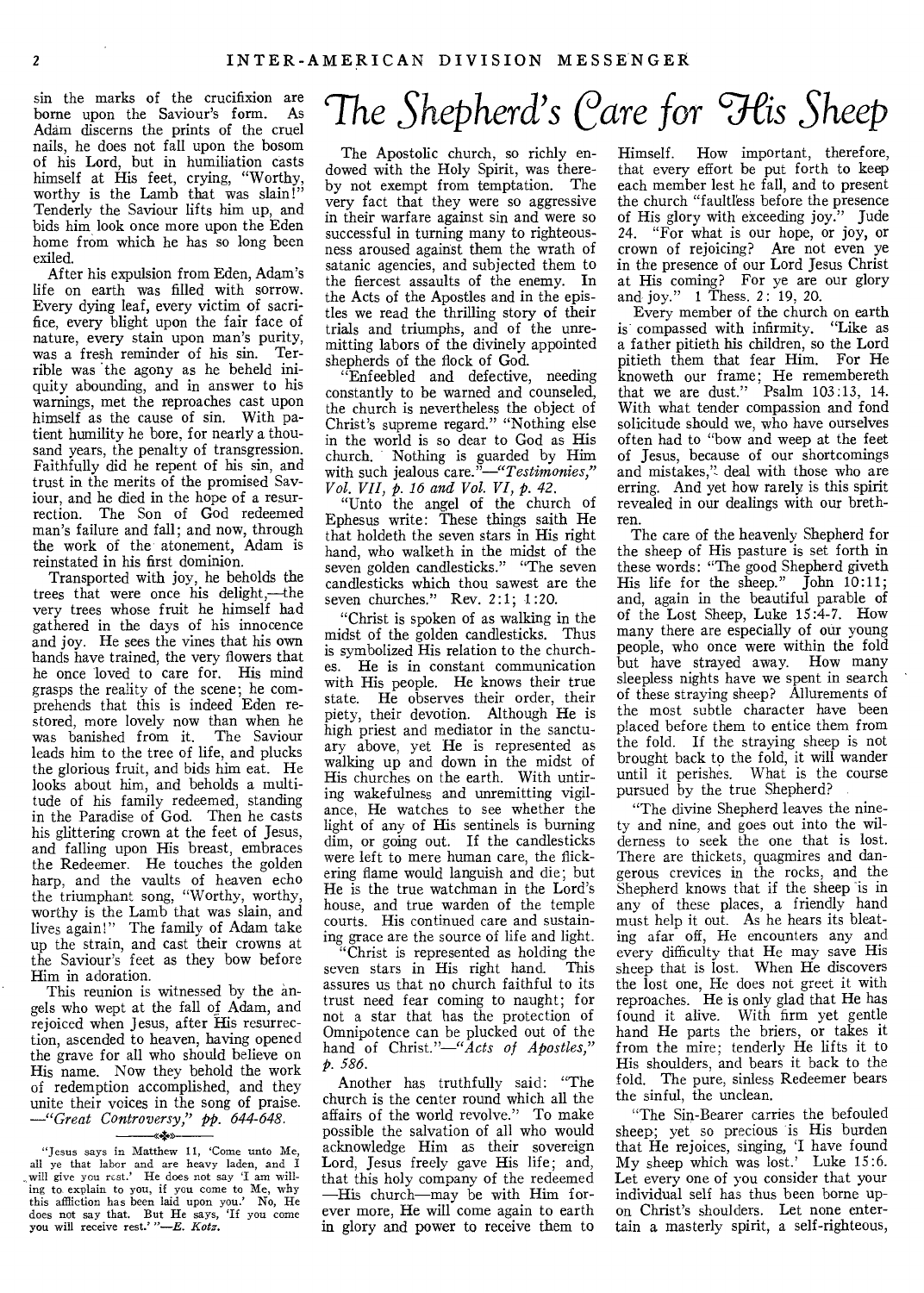criticizing spirit; for not one sheep would ever have entered the fold if the Shepherd had not undertaken the painful search in the desert. The fact that one sheep was lost was enough to awaken the sympathy of the Shepherd and start Him on His *quest."—"Testimonies," Vol. VI,* p. *124.* 

How thankful we should be that there is no picture in the Bible of the Shepherd returning without the sheep. Shall we not take courage and never give up our search? However great the cost in personal sacrifice, let us never fail to exercise forbearance with the erring, never deal unkindly or harshly with the discouraged, the despondent, the tempted soul. Let us ever follow the example of the divine Shepherd and anthems of praise will ascend to God from our lips as triumphantly we bear the lost sheep<br>back to the fold.  $E$ . E. ANDROSS. E. E. ANDROSS. *Balboa, Canal Zone.* 

—«<del>\*</del>»

# ANTILLIAN UNION MISSION

Calle Segunda No. 31, Arroyo Apolo Havana, Cuba

|  | A. R. OGDEN | - |  | Superintendent |
|--|-------------|---|--|----------------|
|  | F. I. MOHR  |   |  | Secy.-Treas.   |

#### *A YEAR OF PROGRESS*

The statistical report of the Antillian Union shows progress. During the year 1141 persons were baptized in this union as compared with 804 in 1930. After deducting the number dropped from the records by death, transfer, etc., the net gain to our membership for the year is 714—a 10% increase over the previous year. The membership at the close of 1931 stands at 7,818. While we rejoice over this good gain, still we are looking forward to better gains during 1932. One or two of the fields in the union have already set their goal to double their membership this year.

Our present Sabbath school membership has increased to 11,522 or 1,512 more than in 1930. We have twentyfive more Sabbath schools holding up the light of truth. There were 1,109 souls included in baptismal classes at the close of the year.

Financially our union has done well considering the conditions that existed during 1931. While some of our fields show heavy losses in the tithe, others show fair gains so that for the year, the union as a whole shows a decrease of only 634% under 1930.

Our Sabbath school and other mission offerings held up to within  $3 \frac{2}{3}\%$  of the former year. When we take into consideration that the offerings for local church work dropped off  $37\frac{1}{2}\%$  we are forcefully reminded of the loyalty and devotion of a people who have sacrificed so willingly to give to our larger worldwide work of spreading the good news of Christ's soon return to this sin-cursed earth.

While these results for 1931 are very encouraging under the circumstances encountered, we must not condone ourselves for not having done better. The larger part of 1932 is still before us. While the business world is looking for this year to show improvement, let us by all means do our part to show good gains in the tithes and offerings as well as in the all-imporant work of soul saving!<br>H. E. BEDDOE. H. E. BEDDOE.

*Havana, Cuba. «+-»* 

#### *REJOICING IN GOD'S BLESSINGS*

I am smiling while I write. I have reason to, for the Lord is blessing the work in a wonderful way just now. The first two months' tithe for this year shows an increase of eighty-four pounds over the same period of last year, and there are still nineteen treasurers' reports to come in. The Sabbath school offerings show a gain of fourteen pounds over the same period last year.

Brother Lawson has just organized a new school of sixty-five members. Thirty-three are baptized and thirty are in the baptismal class. Brother A. C. Stockhausen started a series of tabernacle lectures and the second week he organized the scattered, new Sabbath keepers at Morant Bay, into a new Sabbath school of sixty-two members. His meetings are drawing large numbers, some walk five miles each night to hear the good news.

Brother Hutchinson baptized thirtyfive more last Sunday night in the North Street church. The crowd was the larg-est he has yet had. The church and yard were filled. This is the third series he has held in fifteen months in the same place. One of the leading Baptist ministers was present and offered prayer. His heart was touched and he said it was the most charming baptismal service he had witnessed.

Elder Fletcher is having good crowds

at Gayle, the church building will not hold the people. He reports two new companies not far from Gayle that are calling for a series of meetings. They are impatient for the Message. Nine have already stepped out.

Truly the harvest is getting white but when it gets white we will lose it. Grain must be gathered before the whitening time. It must be golden with the freshness of the rising of the Sun of righteousness upon the hearts of the people. H. J. EDMED.

*Kingston, Jamaica.* 

#### -«\*\*» CARIBBEAN UNION CONFERENCE

|  |               |   | Box 221, Port-of-Spain, Trinidad |              |
|--|---------------|---|----------------------------------|--------------|
|  | W. R. ELLIOTT | - |                                  | President    |
|  | M.D. HOWARD   |   |                                  | Secv.-Treas. |

#### *OUR CHURCH IN ST. CROIX*

On the island of St. Croix there was a little thatched-roof church in which the Seventh-day Adventists worshipped, which stood on a piece of ground belonging to one of the members. He meant to deed this property to the church but died before this was done. His son inherited the property and refused to give them a deed. Later, he threatened to burn the building, and one of the brethren who knew the young man pretty well removed the organ and seats from the building. The next morning the house was in ashes. The believers were grieved at the loss of their church but could do nothing about it.

One of their number went to see a wealthy lady living in the vicinity and told her their desire. She gave them a half acre of land on which to build, and then they had the land but no money. He asked her to give them some stones that were on her estate with which to build their house. This she did, and the sisters, who had to work all day to make a living, would meet in the evening after the day's work was done, and carry



An old sister carrying stones for new church. Such devotion is inspiring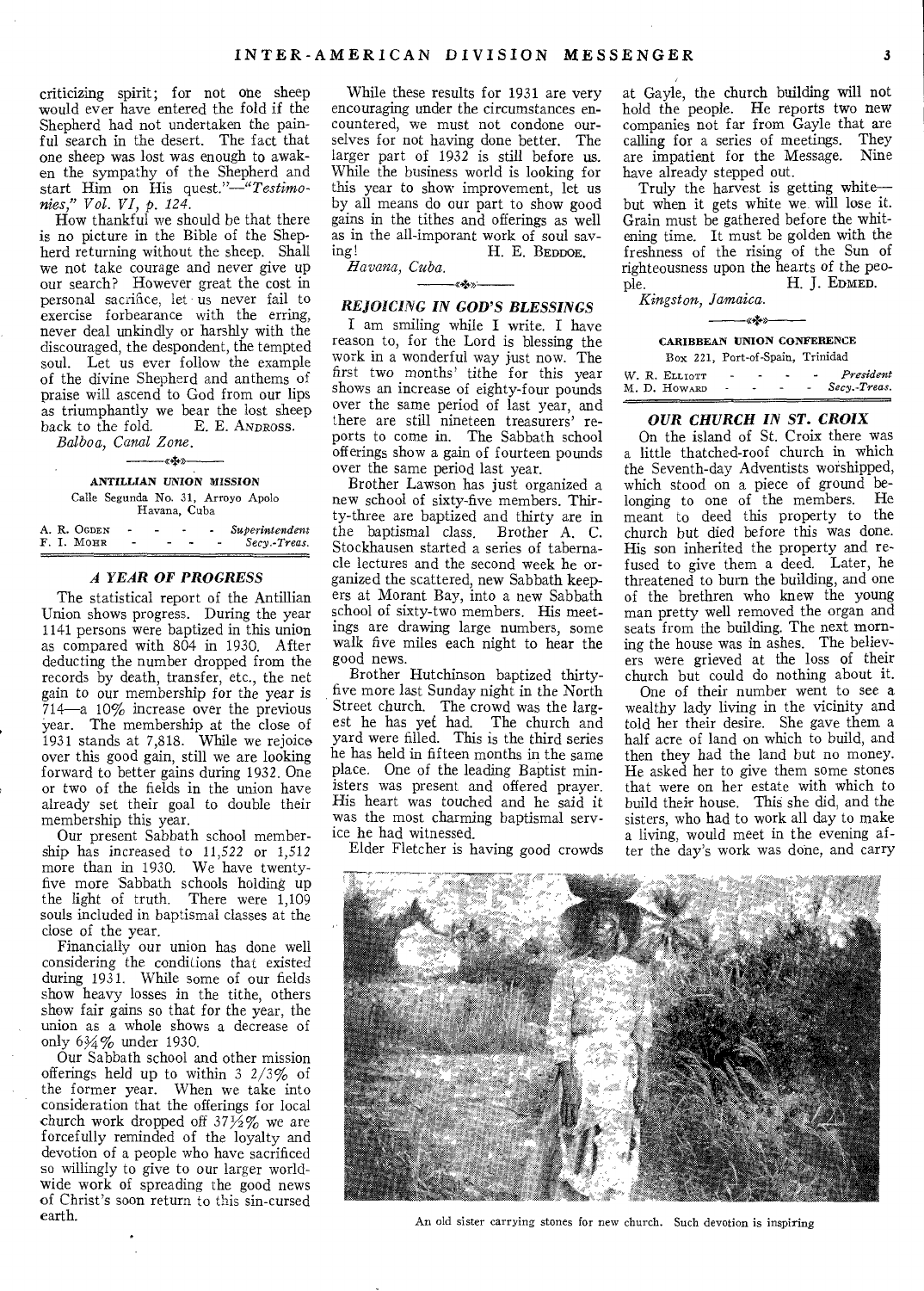### STATISTICAL REPORT

| $\mathbf{1}$                                                                                                                                                                                                       | $\overline{c}$                                               | 3                                                | 4                                                    | 5<br>Mem. Added<br>During Quarter                                                                       | 6                                                          | 7                                                                                     | 8<br>Mem. Dropped<br>During Quarter                                                           | q                                                                                                            | 10                                                             | 11                                                                   | 12                                                                                     | 13                                                                      | 14                                         | 15                                                              | 16                                                                        | 17                                                   | 18                                                                               |
|--------------------------------------------------------------------------------------------------------------------------------------------------------------------------------------------------------------------|--------------------------------------------------------------|--------------------------------------------------|------------------------------------------------------|---------------------------------------------------------------------------------------------------------|------------------------------------------------------------|---------------------------------------------------------------------------------------|-----------------------------------------------------------------------------------------------|--------------------------------------------------------------------------------------------------------------|----------------------------------------------------------------|----------------------------------------------------------------------|----------------------------------------------------------------------------------------|-------------------------------------------------------------------------|--------------------------------------------|-----------------------------------------------------------------|---------------------------------------------------------------------------|------------------------------------------------------|----------------------------------------------------------------------------------|
| NAME OF<br>CONFERENCE<br>OR MISSION                                                                                                                                                                                | ٣ö<br>Number or<br>Churches                                  | Iembership<br>: Beginning<br>: Quarter<br>≭ಕೆಕ   | By<br>Baptism                                        | y Prot.<br>Faith<br>$\frac{5}{16}$                                                                      | By Letter                                                  | By Death                                                                              | Apostasy<br>By                                                                                | Letter<br>$\overline{B}$                                                                                     | hurch<br>Entire Churcl<br>Membership<br>at Close of<br>Quarter | Ordained<br>Ministers                                                | Licensed<br>Ministers                                                                  | Licensed<br>Missionaries                                                | Book and<br>Periodical<br>Canvassers       | Total <sup>*</sup><br>Laborers                                  | Total Tithe<br>Receipts                                                   | Tithe Per<br>Capita                                  | Total Offer-<br>ings to For-<br>eign Missions<br>(except as no-<br>ted under 19) |
| 1 Antillian Union<br>Bahamas Mission<br>Cayman Isls. Mission<br>Cuba Mission<br>4<br>Haiti Mission<br>5<br>Jamaica Conference<br>6<br>Puerto Rico Mission<br>7<br>8 Santo Domingo Mission                          | 9<br>3<br>16<br>30<br>78<br>17<br>10                         | 261<br>69<br>894<br>1.577<br>3,623<br>483<br>467 | 25<br>$\overline{4}$<br>35<br>123<br>299<br>50<br>78 | $\cdot_i$<br>$\mathbf 2$<br>$\mathbf{1}$<br>18<br>$\ddotsc$<br>$\ddot{\phantom{1}}$                     | ٠.<br>$\cdot$ 6<br>43<br>4<br>$\mathbf{1}$                 | $\ddot{\phantom{0}}$<br>$\cdot$ ;<br>18<br>5<br>$\cdot_{\dot{z}}$                     | . .<br>$\ddotsc$<br>$\ddot{\phantom{0}}$<br>4<br>77<br>66<br>19<br>1                          | $\ddotsc$<br>$\cdot$ 3<br>$\overline{7}$<br>37<br>5                                                          | 286<br>75<br>921<br>1,605<br>3,875<br>513<br>543               | 2<br>$\boldsymbol{2}$<br>1<br>7<br>ġ<br>12<br>4<br>$\boldsymbol{2}$  | 1<br>4<br>3<br>$\overline{\mathbf{c}}$<br>4<br>1                                       | $\frac{5}{2}$<br>1<br>16<br>18<br>29<br>9<br>10                         | 1<br>$\frac{8}{7}$<br>20<br>4<br>ġ         | 8<br>5<br>$\boldsymbol{2}$<br>35<br>37<br>$\frac{63}{21}$<br>22 | 356.22<br>38.80<br>2.030.17<br>1,489.71<br>3,501.46<br>1,686.78<br>991.95 | 1.79<br>.67<br>2.60<br>1.09<br>1.02<br>4.18<br>2.73  | 35.11<br>76.46<br>712.67<br>676.88<br>3.087.77<br>565.63<br>145.67               |
| Union Totals                                                                                                                                                                                                       | 163                                                          | 7,374                                            | 614                                                  | $\overline{23}$                                                                                         | $\overline{54}$                                            | 28                                                                                    | 167                                                                                           | 52                                                                                                           | 7,818                                                          | 39                                                                   | $\overline{15}$                                                                        | 90                                                                      | 49                                         | 193                                                             | 10.095.09                                                                 | 1.53                                                 | 5,300.19                                                                         |
| Caribbean Union<br>0<br>10 French W. I. Mission<br>11 Guiana Conference<br>Leeward Isls. Conf.<br>12<br>13 Mt. Roraima Ind. Miss.<br>14 S. Caribbean Conf.                                                         | 2<br>19<br>22<br>.<br>40                                     | 84<br>650<br>1,274<br>20<br>2,398                | 134<br>122<br>86                                     | . .<br>$\ddot{\phantom{0}}$<br>$\ddot{\phantom{1}}$<br>$\cdot$ :<br>-1                                  | 13<br>1<br>29                                              | $\cdot$ <sub>2</sub><br>6<br>8                                                        | ٠.<br>6<br>12<br>30                                                                           | $\mathbf{i}\mathbf{i}$<br>7<br>29                                                                            | 84<br>777<br>1,372<br>20<br>2.447                              | 1<br>$\cdot$ 3<br>4<br>$\cdot_i$                                     | $\overline{c}$<br>$\mathbf{1}$<br>1<br>L<br>1<br>3                                     | 7<br>1<br>4<br>3<br>3<br>9                                              | . .<br>6<br>5<br>$\ddot{\phantom{0}}$<br>6 | 13<br>3<br>16<br>15<br>$\overline{4}$<br>29                     | 254.16<br>554.92<br>1,453.16<br>101.51<br>2,064.25                        | 5.29<br>.93<br>1.25<br>50.75<br>1.01                 | 163.15<br>303.17<br>320.46<br>17.98<br>450.10                                    |
| <b>Union Totals</b>                                                                                                                                                                                                | $\overline{83}$                                              | 4,426                                            | 342                                                  | ī                                                                                                       | $\overline{43}$                                            | 16                                                                                    | 48                                                                                            | 48                                                                                                           | 4,700                                                          | 15                                                                   | õ                                                                                      | 27                                                                      | 17                                         | 80                                                              | 4,428.00                                                                  | 1.15                                                 | 1,254.86                                                                         |
| 15 Central Amer. Union<br>Br. Honduras Mission<br>16<br>Costa Rica Mission<br>17<br>Guatemala Mission<br>18<br>Honduras Mission<br>19<br>Nicaragua Mission<br>20<br>Panama Conference<br>21<br>22 Salvador Mission | 11<br>5<br>3<br>4<br>5<br>28<br>6                            | 380<br>215<br>160<br>65<br>130<br>1,234<br>238   | 29<br>23<br>17                                       | $\overline{4}$<br>$\ddot{\phantom{1}}$<br>$\ddotsc$<br>. .<br>$\cdot_{\dot{z}}$<br>$\ddot{\phantom{a}}$ | $\cdot_i$<br>. .<br><br><br>$\overline{15}$<br>4           | ï<br>$\ddot{\phantom{0}}$<br>$\cdot_{1}$<br>$\ddot{4}$<br>3                           | $\mathbf{I}$<br>$\ddotsc$<br>11<br>8<br>$\ddot{\phantom{a}}$                                  | $\sim$ $\sim$<br>$\cdot$ ;<br>11<br>28<br>$\ddot{\phantom{a}}$                                               | 413<br>214<br>160<br>42<br>130<br>1.234<br>256                 | 1<br>$\overline{2}$<br>1<br>1<br>$\cdot_i$<br>4<br>1                 | 3<br>$\mathbf{i}$<br>$\cdot_i$<br>2<br>$\overline{\mathbf{z}}$<br>$\ddot{\phantom{a}}$ | $\overline{7}$<br>$\overline{\mathbf{3}}$<br>3<br>7<br>1<br>4<br>4<br>4 | 4<br>6<br>7<br>2<br>1<br>12<br>6           | 11<br>9<br>11<br>15<br>4<br>8<br>22<br>11                       | 1,165.57<br>791.21<br>292.76<br>257.30<br>286.43<br>3,202.11<br>350.80    | 4.03<br>4.50<br>2.48<br>1.98<br>2.58<br>2.69<br>1.55 | 1.239.76<br>1.518.15<br>354.89<br>211.22<br>517.59<br>1,802.18<br>944.05         |
| Union Totals                                                                                                                                                                                                       | $\overline{62}$                                              | 2,422                                            | 76                                                   | 6                                                                                                       | 21                                                         | T                                                                                     | $20^{-1}$                                                                                     | 47                                                                                                           | 2,449                                                          | $\overline{11}$                                                      | ক                                                                                      | $\overline{33}$                                                         | $\overline{38}$                            | 91                                                              | 6,346.18                                                                  | 2,83                                                 | 6,587.84                                                                         |
| Col.-Venezuela Union<br>23<br>Atlantic Col. Mission<br>24<br>25<br>Central Col. Mission<br>Pacific Col. Mission<br>26<br>27 Upper Magdalena Miss.<br>28 Venezuela Mission                                          | $\overline{2}$<br>4<br>$\overline{2}$<br>$\overline{2}$<br>9 | 130<br>104<br>59<br>105<br>294                   | 27<br>1<br>11<br>12<br>$\ddot{\phantom{a}}$          | $\ddot{\phantom{0}}$<br>$\ddot{\phantom{0}}$<br>$\cdot_{\rm i}$<br>$\mathbf{i}$                         | $\ddot{\phantom{0}}$<br>$\mathbf i$<br>$\ddot{\mathbf{5}}$ | $, \cdot$<br>$\ddot{\phantom{0}}$<br>. .<br>$\ddot{\phantom{0}}$<br>$\ddot{\text{i}}$ | μ.<br><br>$\ddotsc$<br><br>$\cdot_{\mathbf{5}}$                                               | $\ddotsc$<br><br>$\ddot{\phantom{0}}$<br>$\dddot{4}$                                                         | 157<br>105<br>72<br>117<br>290                                 | 1<br><br>1<br>ı<br>1<br>1                                            | 1<br>1<br>٠.<br>$\dddot{3}$                                                            | 4<br>4<br>1<br>4<br>1<br>9                                              | $\frac{2}{5}$<br>7<br>3                    | 6<br>10<br>4<br>10<br>9<br>16                                   | 404.11<br>295.56<br>247.36<br>323,20<br>1,243.27                          | 6.12<br>12.31<br>8.25<br>4.09<br>4.32                | 265.47<br>41.86<br>110.91<br>32.66<br>1,262.00                                   |
| Union Totals                                                                                                                                                                                                       | $\overline{19}$                                              | 692                                              | 51                                                   | 7                                                                                                       | $\overline{6}$                                             | ī                                                                                     | 3                                                                                             | 4                                                                                                            | 741                                                            | $\overline{\mathbf{s}}$                                              | 3                                                                                      | $\overline{23}$                                                         | $\overline{22}$                            | 33                                                              | 2,513.50                                                                  | 5.16                                                 | 1,712.90                                                                         |
| 29 Mexican Union<br>30 Central Mex. Mission<br>Gulf Mex. Mission<br>31<br>Lake Mex. Mission<br>32<br>Sierra Madre Mission<br>33<br>Tehuantepec Mission<br>34<br>35 Yucatan Mission                                 | 8<br>3<br>4<br>42<br>3                                       | 368<br>411<br>97<br>81<br>869<br>94              | 80<br>10<br>9<br>$\dot{2}\dot{5}$<br>88              | $\ddot{\phantom{0}}$<br>$\ddot{\phantom{0}}$<br>. .<br>$\sim$<br>$\ddot{\phantom{a}}$                   | 1<br>1                                                     | $\cdot_i$<br>1                                                                        | <br>$\ddot{\phantom{a}}$<br><br>$\ddot{\phantom{0}}$<br><br>$\ddot{\phantom{1}}$<br>$\ddotsc$ | $\ddot{\phantom{0}}$<br><br>$\ddot{\phantom{0}}$<br>$\ddot{\phantom{0}}$<br>٠.<br>٠.<br>$\ddot{\phantom{a}}$ | 448<br>421<br>106<br>81<br>894<br>182                          | 1<br>$\overline{\mathbf{c}}$<br>$\boldsymbol{z}$<br>1<br>1<br>1<br>1 | 3<br>4<br>3<br>2<br>1<br>7<br>2                                                        | 4<br>6<br>3<br>3<br>5<br>5<br>$\boldsymbol{2}$                          | 19<br>16<br>4<br>$\overline{3}$<br>10<br>7 | 8<br>31<br>24<br>10<br>10<br>23<br>12                           | 791.60<br>394.50<br>145,40<br>173.30<br>1,042.00<br>335.20                | 2.89<br>1.28<br>2.55<br>2.09<br>1.50<br>19.72        | 550.61<br>495.05<br>67.20<br>201.63<br>394,64<br>142.18                          |
| Union Totals                                                                                                                                                                                                       | 67                                                           | 1,920                                            | 212                                                  | $\ddot{\phantom{0}}$                                                                                    | 2                                                          | 7                                                                                     | $\sim$ $\sim$                                                                                 |                                                                                                              | 2,132                                                          | ō                                                                    | 22                                                                                     | $\overline{28}$                                                         | 39                                         | 118                                                             | 2,882.00                                                                  | 2.01                                                 | 1,851.31                                                                         |
| 36 Inter-American Division<br>37 Antillian Union<br>Caribbean Union<br>38<br>Central Amer. Union<br>39<br>40<br>Col.-Venezuela Union<br>41 Mexican Union                                                           | 163<br>83<br>62<br>19<br>67                                  | 7,374<br>4,426<br>2,422<br>692<br>1,920          | 614<br>342<br>76<br>51<br>212                        | 23<br>$\mathbf{1}$<br>6<br>$\boldsymbol{2}$<br>$\ddot{\phantom{0}}$                                     | 54<br>43<br>21<br>6<br>2                                   | 28<br>16<br>9<br>$\frac{1}{2}$                                                        | 167<br>48<br>20<br>5                                                                          | 52<br>48<br>47<br>4<br>$\cdots$                                                                              | 7,818<br>4,700<br>2,449<br>741<br>2,132                        | 3<br>39<br>15<br>11<br>5<br>9                                        | $\overline{\mathbf{3}}$<br>15<br>9<br>9<br>5<br>22                                     | 15<br>90<br>27<br>33<br>23<br>28                                        | 49<br>17<br>38<br>22<br>59                 | 21<br>193<br>80<br>91<br>55<br>118                              | 10.095.09<br>4,428.00<br>6,346.18<br>2,513.50<br>2,882.00                 | 1.53<br>1.15<br>2.83<br>5.16<br>2.01                 | 5.300.19<br>1,254.86<br>6,587.84<br>1,712.90<br>1,851.31                         |
| Division Totals                                                                                                                                                                                                    | 394                                                          | 16,834                                           | 1.295                                                | $\overline{32}$                                                                                         | 126                                                        | $\overline{56}$                                                                       | 240                                                                                           | 151                                                                                                          | 17,840                                                         | 82                                                                   | $\overline{63}$                                                                        | 216                                                                     | 185                                        | 558                                                             | 26,264.77                                                                 | 1.80                                                 | 16,707.10                                                                        |
| Total 4th quarter 1928<br>1929<br>,,<br>, ,<br>1930<br>,,<br>$\bullet$<br>,,<br>1931<br><b>GAINS</b>                                                                                                               | 313<br>338<br>361<br>394<br>33                               | 12.598<br>13,911<br>15,033<br>16,834<br>1,801    | 651<br>953<br>807<br>1,295<br>488                    | 19<br>51<br>45<br>32<br>$\ddot{\phantom{a}}$                                                            | 228<br>118<br>248<br>126<br>$\ddot{\phantom{a}}$           | 47<br>$\frac{55}{58}$<br>56<br>$\ddot{\phantom{a}}$                                   | 100<br>222<br>204<br>240<br>36                                                                | 227<br>154<br>243<br>151<br>$\sim$                                                                           | 13,122<br>14,602<br>15,628<br>17,840<br>2.212                  | 81<br>81<br>80<br>82                                                 | 47<br>52<br>56<br>$63 \over 7$                                                         | 188<br>210<br>204<br>216<br>12                                          | 107<br>130<br>151<br>185<br>34             | 428<br>482<br>507<br>558<br>51                                  | 34,080.87<br>33,678.06<br>30.682.64<br>26, 264. 77<br>                    | 3.29<br>2,90<br>2.34<br>1.80<br>$\ddotsc$            | 16,483.38<br>16,555.80<br>18,109.50<br>16,707.10                                 |

these stones a distance of half a mile on their heads to the lot where they planned to build. They kept this up for some time until they had as many stones as they needed for the house. Many of these stones weighed one hundred pounds.

About this time the lady died, and a young man, who was unfriendly to the truth, inherited the property and at once gave strict orders to carry no more stones from his property. However, they had all the stones they needed for the building, and now they have a nice little stone building there in which to worship God. W. R. ELLIOTT. W. R. ELLIOTT.

*Port of Spain, Trinidad.* 

#### *ONWARD IN INTER-AMERICA*

When the final reports reached us at the Division office from the various fields at the close of the year we were well started on our work for the new year. We feel that our believers throughout the division will be interested in a brief summary of the work accomplished during 1931. Our tithe and mission offerings show considerable decrease over the previous year, owing to the financial depression which has affected our division as well as all other parts of the world field. The tithe for 1930 was \$120,624.39 or a per capita rate of \$9.19, while for 1931 is was \$107,893.29 or a per capita of \$7.39. The mission offerings during 1930 amounted to \$81,864.- 54 which was .119 per member as compared with \$74,936.24 or .098 per week per member for 1931. Considerably over half of our mission funds is received through the Sabbath schools.

We are pleased to report that we have had by far the largest number of baptisms and net gain in membership of any one year since the organization of the division in 1922. There were 3,012 new members baptized into the message during the year 1931 as compared with 1,755 who were baptized in 1930, bringing our membership to 17,840 at the close of 1931. In the 703 Sabbath schools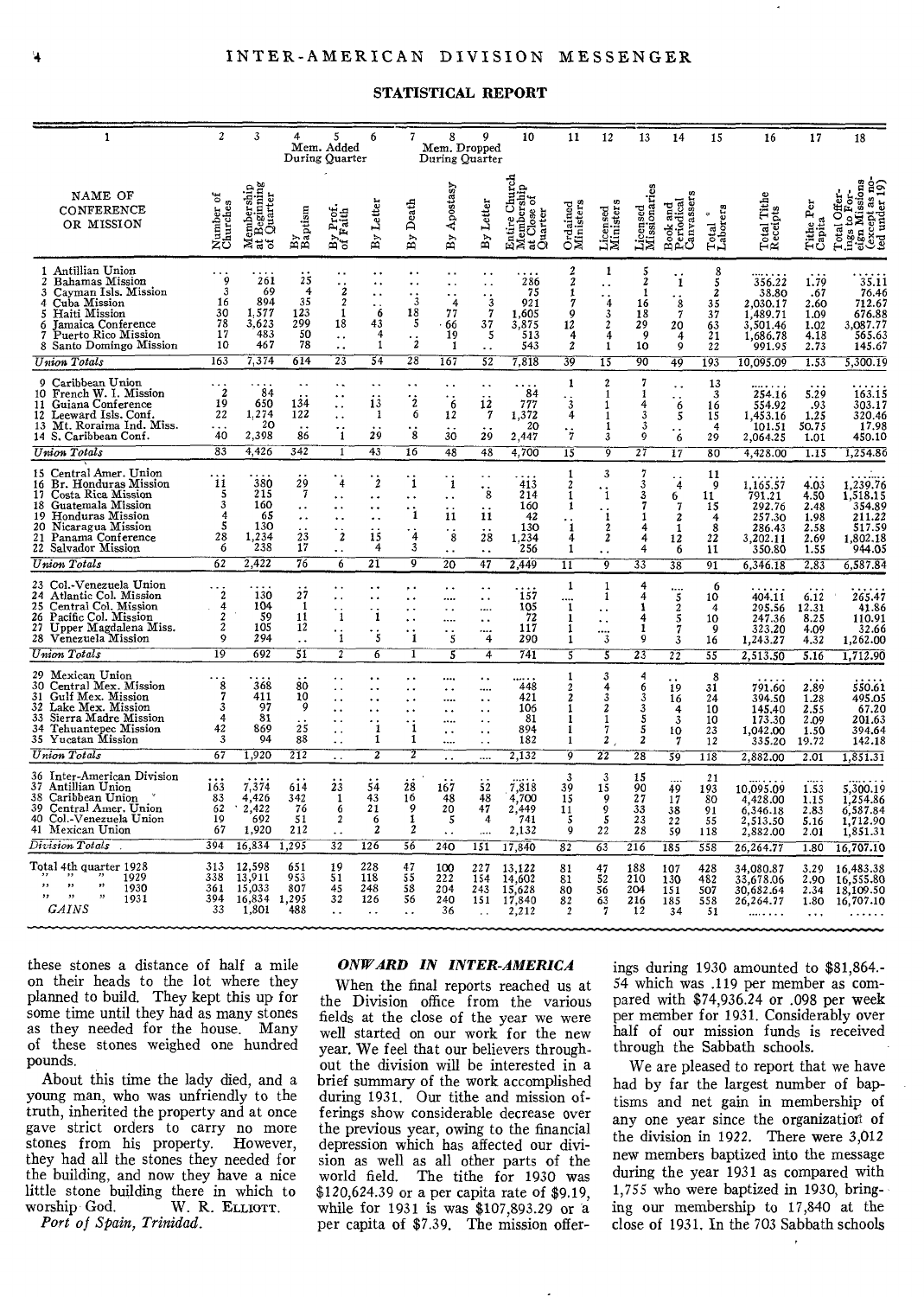#### **INTER-AMERICAN DIVISION MESSENGER 5**

## FOURTH QUARTER, 1931 STATEMENT OF THE MISSION FUNDS OF THE INTER-**AMERICAN DIVISION FOR THE FIRST 39 WEEKS OF 1931**

|                                                     | 19                                                                               | 20                                                                   | 21                                                                                     | 22                                                                                 | 23                                                                                       | 24                                                                    | 25                                                                          | 26                                                        | 27                                                                                             | 28                                                                                            | 29                                               | 30                                                                                              | 31                                                                                     |
|-----------------------------------------------------|----------------------------------------------------------------------------------|----------------------------------------------------------------------|----------------------------------------------------------------------------------------|------------------------------------------------------------------------------------|------------------------------------------------------------------------------------------|-----------------------------------------------------------------------|-----------------------------------------------------------------------------|-----------------------------------------------------------|------------------------------------------------------------------------------------------------|-----------------------------------------------------------------------------------------------|--------------------------------------------------|-------------------------------------------------------------------------------------------------|----------------------------------------------------------------------------------------|
|                                                     | Total Sab-<br>bath School<br>Contributions<br>(to Foreign<br>Missions)           | Mission<br>Offerings<br>Per Capita                                   | Total Contri-<br>butions for<br>Hone Mission<br>Work                                   | Total Contri-<br>butions for<br>Local Church<br>Work                               | No. of Sab-<br>bath Schools                                                              | Membership                                                            | Goal per<br>Week per<br>Member                                              | $\mathop{\rm Membership}\limits_{1929}$                   | Goal<br>to Date                                                                                | Amount<br>Raised                                                                              | Amount<br>Over                                   | Amount<br>Short                                                                                 | Average<br>per Week<br>Per Member                                                      |
| 1<br>$\boldsymbol{2}$<br>3<br>4<br>5<br>6<br>7<br>8 | 93.56<br>15.31<br>896.11<br>600.74<br>871.45<br>656.76<br>651.18<br>3,785.11     | .65<br>1.58<br>2.06<br>.94<br>1.16<br>3.03<br>2.19<br>1.38           | $\ldots$<br>$\cdots$<br>6.20<br>$3.\overline{32}$<br>25.50<br>$\ldots$ .<br>.<br>35.02 | 47.31<br>$\sim$ , $\sim$ .<br>26.80<br>455.30<br>252.73<br>108.96<br>891.10        | 12<br>-5<br>60<br>53<br>105<br>27<br>15<br>277                                           | 312<br>120<br>1,531<br>2,517<br>4,555<br>1,178<br>1,474<br>11,687     | .30<br>.15<br>.40<br>.10<br>$\frac{15}{35}$<br>.33<br>$.20 -$               | 199<br>58<br>782<br>1,361<br>3,418<br>404<br>364<br>6,586 | 3,104.40<br>452,40<br>16,265.60<br>7,077.20<br>26,660.40<br>7,352.80<br>6,246.24<br>67,159.04  | 709.85<br>239.72<br>6,078.53<br>3,438.37<br>9,689.57<br>5,343.18<br>4,705.71<br>30,204.93     | <br>.<br>.                                       | 2,394.55<br>$212.68$<br>10,187.07<br>3,638.83<br>16,970.83<br>2,009.62<br>1,540.53<br>36,954.11 | $.07 -$<br>$.25 -$<br>$.09 -$                                                          |
| 9<br>10<br>11<br>12<br>13<br>14                     | 46.93<br>197.43<br>491.49<br>27.64<br>569.58<br>1,333.07                         | 4.38<br>.84<br>.70<br>22.81<br>-50<br>.67                            | .<br>.43<br>.13<br>1.99<br>2.55                                                        | 58.42<br>253.79<br>413.14<br>725.35                                                | $\frac{5}{22}$<br>30<br>$\overline{53}$<br>110                                           | $\frac{118}{706}$<br>1,541<br>2,526<br>4,891                          | $\overline{.}1\overline{5}$<br>.10<br>.15<br>$\overrightarrow{15}$<br>$14+$ | 48<br>596<br>1,164<br>2,043<br>3,853                      | 374.40<br>3,099.20<br>9,079.20<br>15,935.40<br>28,488.20                                       | 448.86<br>1,231.63<br>3,608.70<br>151.33<br>5,314.37<br>10,754.89                             | 74,46<br>.<br>.<br>151.33<br>.<br>.              | .<br>$1,867.57$<br>5,470.50<br>10,621.03<br>17,733.31                                           | $18-04-06-1.46-05+$<br>$.05+$                                                          |
| 15<br>16<br>17<br>18<br>19<br>$\frac{20}{21}$       | 538.50<br>320.68<br>169.51<br>107.94<br>121.59<br>1,085.26<br>182.11<br>2,525.59 | 6.15<br>10.45<br>4.44<br>2.46<br>$\frac{5.76}{2.42}$<br>4.96<br>4.06 | 12.05<br>15.60<br>4.56<br>17.89<br>$\cdots$<br>50.10                                   | 130.95<br>$\frac{132.08}{43.14}$<br>19.95<br>20,24<br>687.86<br>129.13<br>1,163.35 | $\ddot{i}$<br>$\overline{7}$<br>13<br>$\overline{c}$<br>$\overline{7}$<br>33<br>12<br>87 | 439<br>308<br>242<br>60<br>200<br>1,348<br>237<br>2,834               | .25<br>$.25$<br>$.25$<br>$.25$<br>$.25$<br>$.25$<br>.25                     | 289<br>176<br>118<br>130<br>111<br>1,192<br>227<br>2.243  | 3,757.00<br>2,288.00<br>1,534.00<br>1,690.00<br>1,443.00<br>15,496.00<br>2,951.00<br>29,159.00 | 2,763.89<br>2,890.53<br>2,028.79<br>1,545.06<br>1,232.12<br>8,018.51<br>1,640.86<br>20.119.76 | .<br>$602.53$<br>494.79<br>.<br>.<br>.<br>.<br>. | 993.11<br>.<br>$144.94$<br>$210.88$<br>$7,477.49$<br>1,310.14<br>9,039.24                       | $\frac{13}{14}$<br>$.17+$                                                              |
| $23$<br>$24$<br>$25$<br>$26$<br>$27$<br>$28$        | 195.77<br>112.29<br>85.56<br>196.01<br>729.44<br>1,319.07                        | 6.99<br>6.42<br>6.55<br>2.89<br>6.91<br>6.23                         | $\cdots$<br>6.06<br>22.65<br>12.00<br>$\sim 100$<br>40.71                              | 31.95<br>7.43<br>18.03<br>30.00<br>104.08<br>191.49                                | 17<br>$\boldsymbol{7}$<br>4<br>5<br>12<br>45                                             | $338$<br>$158$<br>101<br>225<br>324<br>1,146                          | .30<br>.30.30<br>$.30_{.30}$<br>$\overline{30}$                             | 66<br>$\frac{24}{30}$<br>288<br>487                       | $1,029.60$<br>$374.40$<br>$468.00$<br>$1,232.40$<br>$4,492.80$<br>7,597.20                     | $1,103.28$<br>630.44<br>426.19<br>698.09<br>3,844.41<br>6,702.41                              | $\frac{73.68}{256.04}$<br>.<br>.<br>.<br>.       | $\sim$ $\sim$ $\sim$ $\sim$ $\sim$<br>$\frac{1}{41.81}$<br>534.31<br>648.39<br>894.79           | $\begin{array}{r} .32 + \\ .51 - \\ .27 + \\ .17 - \\ .26 - \\ \end{array}$<br>$.26 +$ |
| 29<br>$30$<br>$31$<br>$32$<br>$33$<br>$34$<br>35    | 287.87<br>272.70<br>40.96<br>66.85<br>563.81<br>134.38<br>1,366.57               | 3.06<br>2.48<br>1.90<br>3.23<br>$\frac{1.38}{16.27}$<br>2,25         | 12.67<br>98.19<br>25.44<br>41.26<br>28.81<br>206.37                                    | 112.61<br>$\substack{42.66 \\ 12.00}$<br>66.00<br>15.81<br>273.08                  | $\overline{55}$<br>19<br>5<br>6<br>85<br>14<br>184                                       | 900<br>594<br>91<br>120<br>2,220<br>452<br>4,377                      | .20<br>$\frac{20}{20}$<br>$\frac{20}{20}$<br>.20<br>.20<br>.20              | 274<br>309<br>57<br>83<br>693<br>17<br>1,433              | 2,849.60<br>3,213.60<br>592.80<br>863.20<br>7,207.20<br>176.80<br>14,903.20                    | 1,941.67<br>1,476.75<br>264.79<br>576.40<br>2,188.33<br>706.31<br>7,154.25                    | 529.51<br><b>.</b>                               | 907.93<br>1,736.85<br>328.01<br>286.80<br>5,018.87<br>.<br>7,748.95                             | $.14 - .09 + .09 - .13 + .06 + .08$<br>$.80-$<br>$\overline{.10}$                      |
| 36<br>37<br>38<br>39<br>40<br>41                    | 3,785.11<br>1,333.07<br>2,525.59<br>1,319.07<br>1,366.57<br>10,329.41            | $1.38$<br>$.67$<br>$4.06$<br>$6.23$<br>$2.25$<br>1.85                | $35.02$<br>$2.55$<br>$50.10$<br>40.71<br>206.37<br>334.75                              | 891.10<br>725.35<br>1,163.35<br>191.49<br>273.08<br>3,244.37                       | 277<br>110<br>87<br>45<br>184<br>703                                                     | 11,687<br>4,891<br>2,834<br>1,146<br>4,377<br>24,935                  | $.20 -$<br>$.14 +$<br>.25<br>.30<br>.20<br>$.19 +$                          | $6, 586$<br>$3, 853$<br>2,243<br>487<br>1,433<br>14,602   | 67,159.04<br>28,488.20<br>29,159.00<br>7,597.20<br>14,903.20<br>147,306.64                     | 30,204.93<br>10,754.89<br>20,119.76<br>6,702.41<br>7,154.25<br>74,936.24                      | .<br>.<br>.<br>.<br>.                            | 36,954.11<br>17,733.31<br>9,039.24<br>894.79<br>7,748.95<br>72,370.40                           | $.09 - .05 + .17 + .26 + .19$<br>$.10 -$<br>$-01$ .                                    |
| 42<br>43<br>44<br>45                                | 12,513.16<br>13,257.26<br>11,873.56<br>10,329.41<br>.                            | $^{2.80}_{2.57}$<br>2.28<br>1,85<br>.                                | 739.57<br>766,98<br>339.78<br>334.75<br>$\cdots$                                       | 2,616.53<br>4,416.03<br>3,242.76<br>3,244.37<br>1.61                               | 557<br>631<br>665<br>703<br>38                                                           | 17,742<br>20,262<br>$\frac{22,681}{24,935}$<br>$\frac{24,935}{2,254}$ |                                                                             |                                                           |                                                                                                |                                                                                               |                                                  |                                                                                                 |                                                                                        |

scattered throughout the division were 24,935 members.

On the reports coming to us at the close of the year from the five unions, we find that 2,178 are in the baptismal classes. These reports also reveal there are 560 laborers in the different missions, 82 being ordained ministers, 63 licensed ministers, 216 licensed missionaries, 187 book and periodical canvassers and 12 unclassified workers.

We rejoice that so many have come into the truth during the past year and we extend to these new believers a very hearty welcome. It would seem with the large number in our baptismal classes and in the Sabbath schools that we

should see even greater things accomplished during 1932. We solicit the prayers of each believer in behalf of our workers and work throughout the various organizations of the division, that the most possible may be accomplished in bringing the truth to all who are seeking light in these perilous times in which<br>we are living. F. L. HARRISON. F. L. HARRISON. *Balboa, Canal Zone.* 

*«40›* 

## *EAST INDIANS SEEK GOSPEL*

A number of years ago, an East Indian, in the central part of Trinidad, came into possession of two of our gospel filled books. These were read to some extent and certain of the lessons learned were impressed on the minds of his children. Though his life's work is now ended, the seeds of truth thus gleaned are yielding a wonderful fruitage in transformed lives.

A short time ago, one of the sons was led to a closer reading of these books, with which he had played when a child. As a result he and his wife and five others surrendered their lives to the obedience of God's commandments, and after seeking for further instruction from the living preacher were baptized into Christ.

But the story does not end here. Active work in behalf of their relatives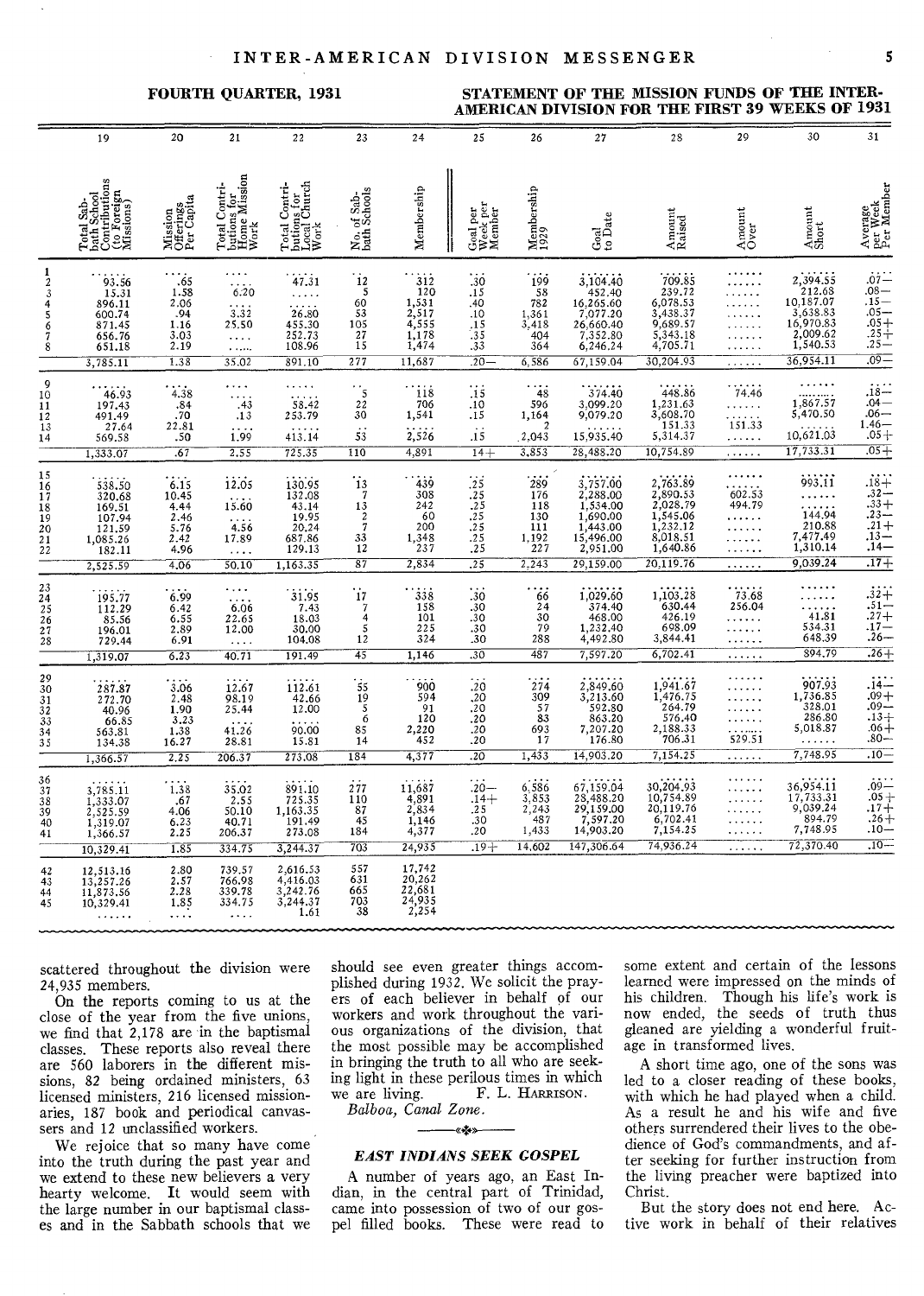

Colporteurs and workers attending the colporteurs' institute recently held in Caracas, Venezuela

and friends to whom they imparted a knowledge of their newly found joy, resulted in such an interest that workers had to be sent to instruct publicly these truth seekers in the way of life. Many other of their countrymen have now yielded to the transforming power of the grace of Christ. Some of these live many miles distant from the first group, and another interest is springing up there.  $C. E.$  ANDROSS. C. E. ANDROSS.

*Port of Spain, Trinidad. a+»* 

#### CENTRAL AMERICAN UNION MISSION

Apartado 1059, San José, Costa Rica W. E. BAXTER - - - - *Superintendent*<br>A. P. CHRISTIANSEN - - - *Secv.-Treas.* A. P. CHRISTIANSEN

#### *HERE AND THERE IN CENTRAL AMERICA*

In Guatemala Brother Ford has baptized, during the first month of this year, *27* souls. He is at present holding meetings in a theater in the city of Guatemala. The Lord seemed to manifestly open the way for them to rent a new theater in the very heart of the city. This building cost \$80,000 but before it was completed the money gave out and as they could not get it ready to rent as a fully completed theater, they rented it to Brother Ford for this effort. It is a beautiful structure and the people of the city desired to see it, so on the opening night it was filled to its capacity. It was estimated that from 2,000 to 3,000 people were on the inside and many outside who could not get in. The *meetings* now have been in progress about three weeks. When I visited Guatemala recently they told me the attendance had never been less than one hundred and generally two to four hundred each night. The workers are praying and working for one hundred souls from that effort.

Out in an interior part of Guatemala

in Peten there is reported to be a company of about thirty or more who are keeping the Sabbath and awaiting baptism. It means a long trip to reach them and as yet they have not been visited. We have talked, with the photographer who took a picture of the company. He told us he understood there are companies in other parts near. We hope soon some one will be able to go out and more fully instruct them.

Here in British Honduras and Bay Islands Mission fifty-four have been baptized and as many more in baptismal classes, with a good interest in the city of Belize. The tent is being pitched this coming week and we have confidence to believe the Lord will bless us with at least one hundred souls from this effort.

Brother Howard has held one effort in Managua, Nicaragua and is planning for another soon. I understand some twenty have taken their stand, but I have not had definite word as yet.

In Siquirres, Costa Rica, Brother Andrean has been holding meetings for the English and he reports quite a number who have accepted the truth and are preparing for baptism. This little company have been greatly strengthened and are planning to build a church, the land for which has already been- given.

Brother Dunn hopes to baptize fifteen or more in Port Limon. The people there had been praying for the Lord to send them someone who could explain to them the Bible and who had the truth. It is wonderful how He opens the way and prepares the hearts of men to receive the Message.

Brother Olson and Brother Concepci6n are beginning meetings in San Vicente, El Salvador, where they have a good hall for this purpose. The revolution made it impossible for them to start at the time planned.

In Tegucigalpa, Honduras, Brethren Maxson and Larson are conducting an effort. The attendance is good and we believe the Lord will bless. Let us pray that this effort will result in establishing on a firm basis our work in the capital city of Honduras.

Down in Panama Elder C. C. Ellis has been busy with an effort in Colon and we understand quite a large number are preparing for baptism. We will be glad to learn the full results. Brother Lorntz has just written that there are 400 in attendance at his Spanish effort in Panama City in the tent. Brother Ishmael Ellis up among the Guaymi Indians writes that he has set his goal for 100 this year. He baptized fifty last year. There are other workers from whom we have not heard as yet but whom we know are doing good hard work.

The work on the school in Tres Rios near San Jose is moving on nicely and we are anxious to see a large attendance this year. Let us pray that the Lord will add His blessing to all the efforts being carried on for the advancement<br>of the work. W. E. BAXTER. W. E. BAXTER.

*San Jose, Costa RiCa,* 

COLOMBIA-VENEZUELA UNION MISSION Apartado 39, Medellin, Colombia

–«<del>∢</del>∗

| H. E. BAASCH |  | - Superintendent |
|--------------|--|------------------|
| L. B. Ross   |  | - Secy. Treas.   |

#### *GOOD NEWS FLOWING IN*

Good news is flowing in from the field. Brother Trummer has baptized ten new believers in Bolivar and thirteen in Barranquilla. The Barranquilla candidates are the result of the work of Brethren Tirso Escandon, Peralta and Martinez —all lay workers. The Barranquilla church now has forty-one members. In Carmen de Bolivar, Brother Trummer had 150 attending Sabbath school. He organized a church, there, of thirty-two members.

I hope to leave for Caldas in about two weeks. It appears that literally hundreds are waiting for instruction. I shall investigate that interest, the Lord willing, before I get to Cali.

The prospects of sending students to Costa Rica are quite bright. One boy is going from Malaga, another from Medellin, one sister from Medellin, one from Barranquilla and one from Bogota —two young men and three young women. Among the young women is the daughter of Brother Salvador Plata.

H. E. BAASCH.

*Medellin, Colombia.* 

"Praise is the best auxiliary to prayer; and he who most bears in mind what has been done for him by God will be most emboldened to supplicate fresh gifts from above."—Henry *Melville.* 

*«+»*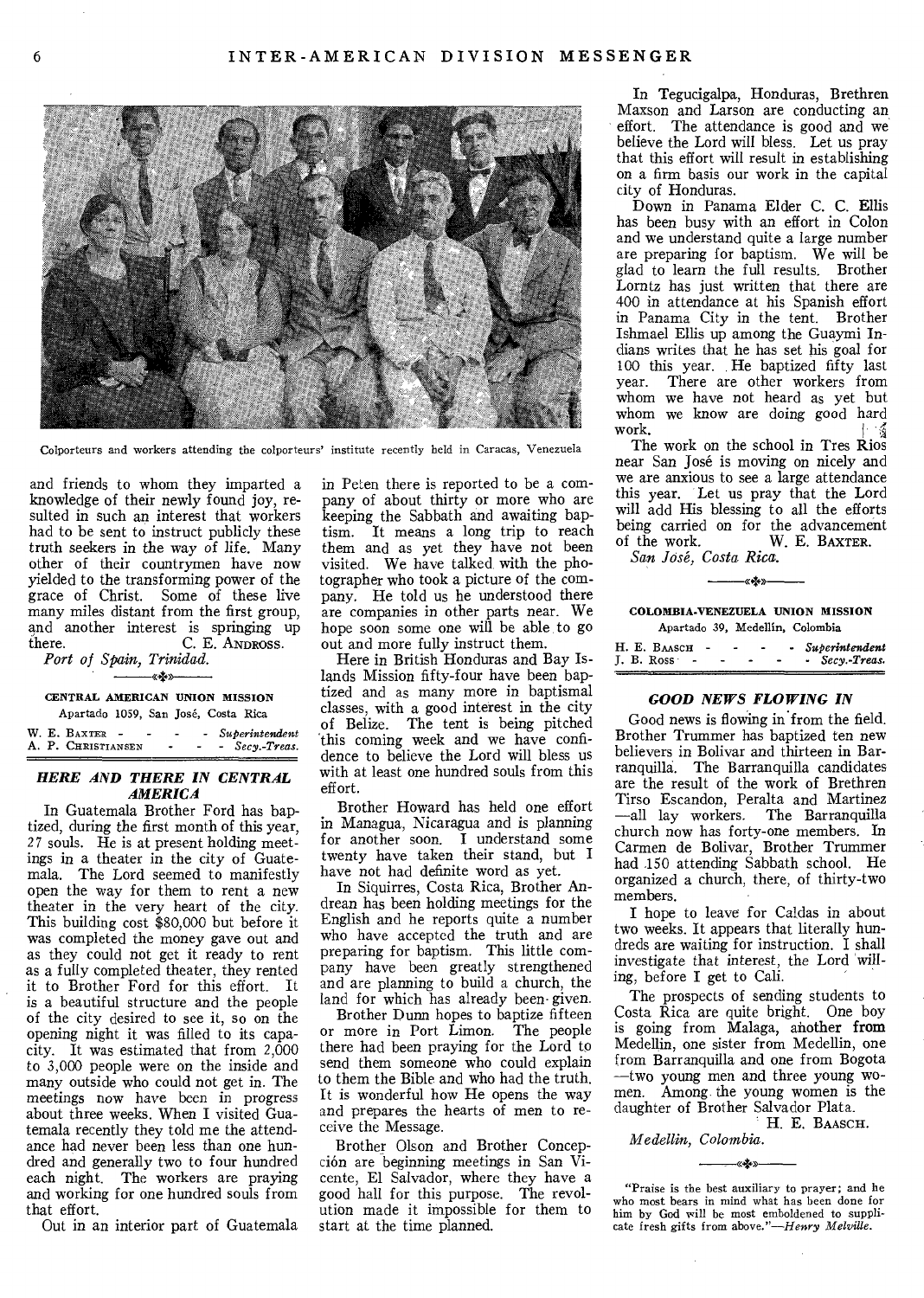#### *PROGRESS IN VENEZUELA*

**Pastor L. V. Cleaves sends some very good news in a personal letter to the division office. Here are two paragraphs from it:** 

**"Yesterday I returned from Curacao where I baptized seven persons. These are the direct fruits of missionary efforts of lay members. Brother Astleford now has several families interested, and we hope to see the work there go steadily forward.** 

**"A week ago last Sabbath I organized a church of thirteen members, with four others joining**  This church is in the country back **of Puerto Nutrias over in the** *Banos.* **The owner of the farm there built the little chapel at his own expense and they have a fine place in which to meet. (A picture of this church appeared in**  last month's issue.)'

# –«<del>∗</del>»– **MEXICAN UNION MISSION**

| Ave. Magdalena No. 22, Mexico, D. F. Mexico |                               |  |  |                                |
|---------------------------------------------|-------------------------------|--|--|--------------------------------|
| C. E. Woop<br>J. G. PETTEY                  | $\overline{\phantom{0}}$<br>٠ |  |  | Superintendent<br>Secy.-Treas. |

#### *MANY SOULS ADDED*

**I am sure you will be interested in the report of the number• baptized in the Mexican Union during the year 1931. The following is the report by missions:** 

| Central       | 134 |
|---------------|-----|
| Gulf          | 76  |
| Lake          | 29  |
| Sierra Madre  | 20  |
| Tehuantepec   | 160 |
| Yucatan       | 102 |
| Mexican Union | 521 |

**There are many preparing for baptism in the various missions of the Mexican Union, and we will strive to reach a higher figure before the close of 1932. In the Central Mission there were quite a number who have been keeping the Sabbath for some time, but they had not**  been sufficiently instructed to be ready for baptism. C. E. Woop. **for baptism. C. E. Woon.** 

*Mexico City, Mexico.*  —«∗≵•»

# **With Our Departments**  *"THE COMBINATION PLAN IS OF GOD"*

**These are the words of Brother Pedro Gil of Venezuela, who has sold many books during the years of his colporteur ministry.** *By* **the Combination Plan is meant the combining of one of our subscription books with a year's subscription to one of our magazines. In telling of his experience with this plan Brother Gil writes as follows:** 

**"For some time I had heard it said that the combination plan was a successful method for increasing the sale of literature, but I always doubted that it would be well received by the people, because the price would be too high. But one day while I was canvassing in the plains of Guarico, working in the direction of Calabazo, which is a large city and a place of culture, but very fanatical in religious matters, I felt impressed to try out the combination plan, so I** 

**resolved to do so cost what it would. "To begin my labor I tried several times to see the president of the state, but without suc-** **cess; so I finally decided to visit his general and private secretaries. To the first one I presented my book, 'Toward the Golden Age,' telling him that he would receive with the book a full year's subscription (with emphasis on the words 'full year') to the splendid magazine,** *El Cenlinela, at the same* **time showing him the magazine. He**  gave me his order and paid me in advance for<br>the full amount. Be 36.00 or about \$7.00 He the full amount, Bs. 36.00 or about \$7.00.

**also said be would recommend the book to others. "After this visit I called on, in order, the other high officials of the government, and then the wealthier class of people of the city, and finished with the business men and others without meeting any objections whatever to the price. Many gave me half of the price in advance. Later I had an opportunity to see the president of the state, and he, too, placed his order for the book and the magazine. At the time of the delivery I was rewarded with good success, and to conclude my work in that city I went out on the streets selling small books, and magazines and giving away tracts."** 

**We believe there are great possibilities wrapped up in the combination plan for our colporteurs. A person may purchase a book, but after the delivery lay it on the shelf and never open it again. But with the coming of the magazine each month his attention is called to the truths of the magazine and he is also reminded of the book. Thus the colporteur increases his soul-winning possibilities. Really that is our great objective, isn't it? More souls!** 

**Yes, let us work and pray for more souls. We believe the combination plan will greatly help to this end.** 

**W. A. BERGHERM.**  *Balboa, Canal Zone.* 



**Group of East Indian believers** in Carolina, Trinidad